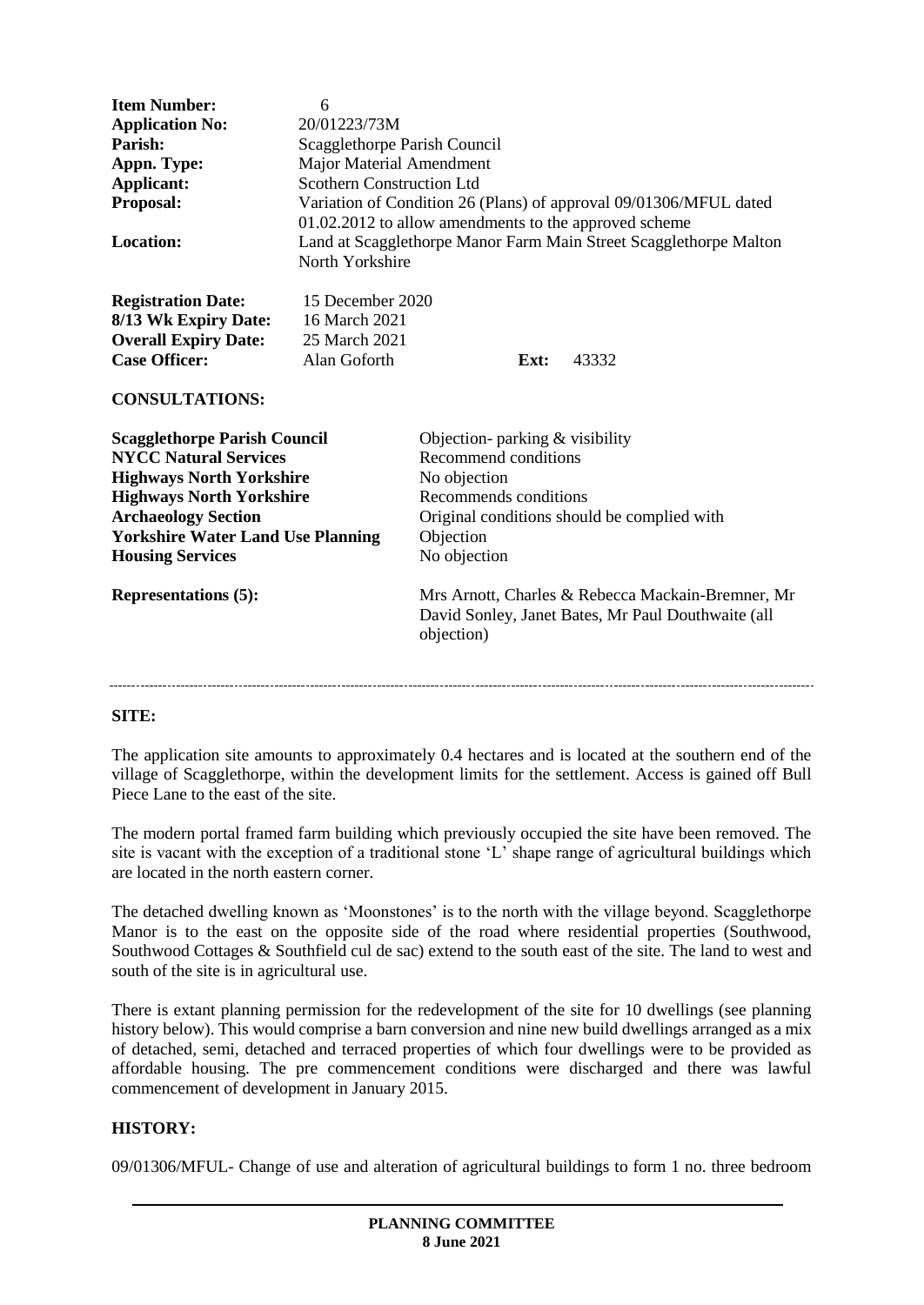dwelling with attached double garage, erection of 2 no. five bedroom detached dwellings with detached double garages, 1 no. five bedroom detached dwelling with attached double garage, 1 no. four bedroom semi-detached dwelling with attached single garage, 1 no. three bedroom semi-detached dwelling with attached single garage and a terrace comprising of 3 no. two bedroom dwellings and 1 no. three bedroom dwelling with parking spaces together with formation of vehicular access. APPROVED 01.02.2012. The permission is subject to a Section 106 legal agreement to secure financial contributions to open space and 4no. affordable dwellings.

14/01322/COND- Discharge of Conditions 02, 03, 04, 05, 06, 07, 08, 09, 11, 12, 13, 16, 17, 19, 20, 25 and 27 of approval 09/01306/MFUL dated 01.02.2012. APPROVED 16.01.2015.

# **PROPOSAL:**

Planning permission is sought for minor material amendments to the approved housing scheme.

There is no change to the number of dwellings or the house types. The proposed scheme consists of 3no. 5 bed detached (Plots 1-3); 1no. 3 bed semi (Plot 4); 1no. 4 bed semi (Plot 5); 3no. 2 bed terrace (Plots 6-8); 1no. 3 bed end terrace (Plot 9) and 1no. 3 bed barn conversion. Plots 1-5 and the barn conversion would include garages.

It is proposed that an amendment is made to the parking in that it will be provided to the front of the proposed terrace dwellings (Plots 6-9) which front onto the public highway to increase the size of the rear gardens for those four dwellings. This will be achieved by forming driveways which take access directly from the highway for these four plots. During the consideration of the application a revised site plan was submitted to illustrate that there will be space for two cars per terraced dwelling along the frontage of plots 6-9.

All other dwellings will be accessed via the main site access which is in the same location as that which has previously been approved. There are no changes proposed in relation to the scale or orientation of the dwellings (all two storey), or the construction materials (red pantile roofs and either Ancaster limestone or York brick walls).

There are some additional single storey elements but generally the layout and footprints of the dwellings do not vary significantly from the permitted scheme. There are only minimal differences in terms of general site arrangements such as the position of garages and space between dwellings. There are no changes to the previously approved drainage arrangements.

The supporting statement explains that the changes seek to make the houses more attractive to the market and are based upon the applicant's experience of demand within the area.

The application is accompanied by a Planning Supporting Statement; Viability Assessment; Ecology Survey Reports; and Transport Assessment. The viability appraisal concludes that the proposals do not support developer contributions in relation to affordable housing.

## **POLICIES:**

Under Section 38(6) of the Planning and Compulsory Purchase Act 2004 planning authorities are required to determine each planning application in accordance with the planning policies that comprise the Development Plan unless material considerations indicate otherwise. The Development Plan for the determination of this particular application comprises the following:

• The Ryedale Plan- Local Plan Strategy (2013)

The Ryedale Plan - Local Plan Strategy (2013)

Local Plan Strategy -Policy SP1 General Location of Development and Settlement Hierarchy Local Plan Strategy - Policy SP2 Delivery and Distribution of New Housing Local Plan Strategy - Policy SP3 Affordable Housing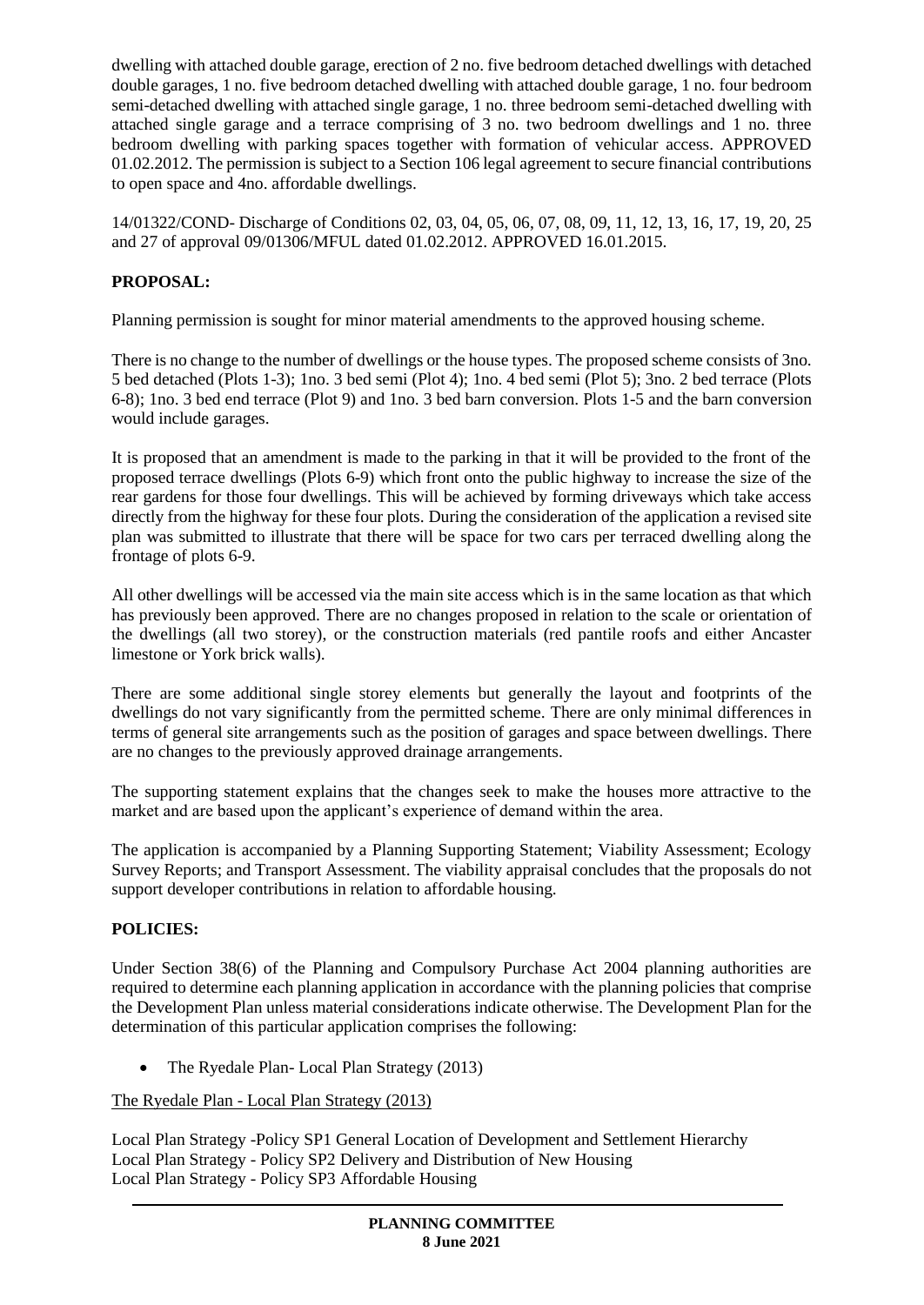Local Plan Strategy - Policy SP4 Type and Mix of New Housing Local Plan Strategy -Policy SP9 The Land-Based and Rural Economy Local Plan Strategy - Policy SP14 Biodiversity Local Plan Strategy - Policy SP16 Design Local Plan Strategy - Policy SP17 Managing Air Quality, Land and Water Resources Local Plan Strategy - Policy SP19 Presumption in Favour of Sustainable Development Local Plan Strategy - Policy SP20 Generic Development Management Issues Local Plan Strategy - Policy SP22 Planning Obligations, Developer Contributions and the Community Infrastructure Levy

### Material Considerations

National Planning Policy Framework (NPPF) National Planning Practice Guidance (PPG)

## **REPRESENTATIONS:**

The LPA has received five representations from local residents in response to the application. All raise objections to the application and the reasons are summarised as follows:-

- The layout for plots 6-9 (parking to front) will increase the likelihood of on street parking (no parking restriction on either side of road)
- On street parking would affect visibility at the proposed access near bend in road and would increase danger from passing HGVs
- The parking spaces to front of plots 6-9 are inadequate in size for two vehicles per dwelling
- Danger from cars reversing out from parking spaces onto the road
- On street parking causes access issues for properties opposite.
- The traffic assessment was undertaken during lockdown and is not true reflection of traffic through the village.
- Hardstanding for parking and bin storage/collection would affect appearance of frontage and not in keeping with the streetscene and rural appearance of the village

Two of the responses, whilst raising the abovementioned concerns, welcome the new housing development and acknowledge that the scheme will be constructed to a high standard creating attractive houses.

The Parish Council, in their response to consultation, welcomes the building of these houses in the village, but is very concerned about the proposed changes to plots 6-9 and therefore raises an objection. The concern is that it would encourage visitors or households with more than 1 car to park on the road which would affect sight lines. In addition, vehicles reversing out would cause a hazard and parking at the front of the houses does not reflect the appearance of existing terraced housing in the village.

The Parish Council and all third parties who have made representations have been notified of the revised site layout plan confirming two off street parking spaces per dwelling and the unilateral undertaking for the no waiting restrictions (double yellow lines) along the site frontage.

The further responses received reiterate concerns about the frontage parking and that double yellow lines outside the site would mean cars park on the opposite side of the road.

## **APPRAISAL:**

#### Principle of development

This application is made under Section 73 of the Town and Country Planning Act 1990 to vary the approved plans condition (Condition 26) in order to replace approved plan drawings with amended versions. It seeks minor material amendments to the internal and external layouts with minor changes to the footprints of the dwellings.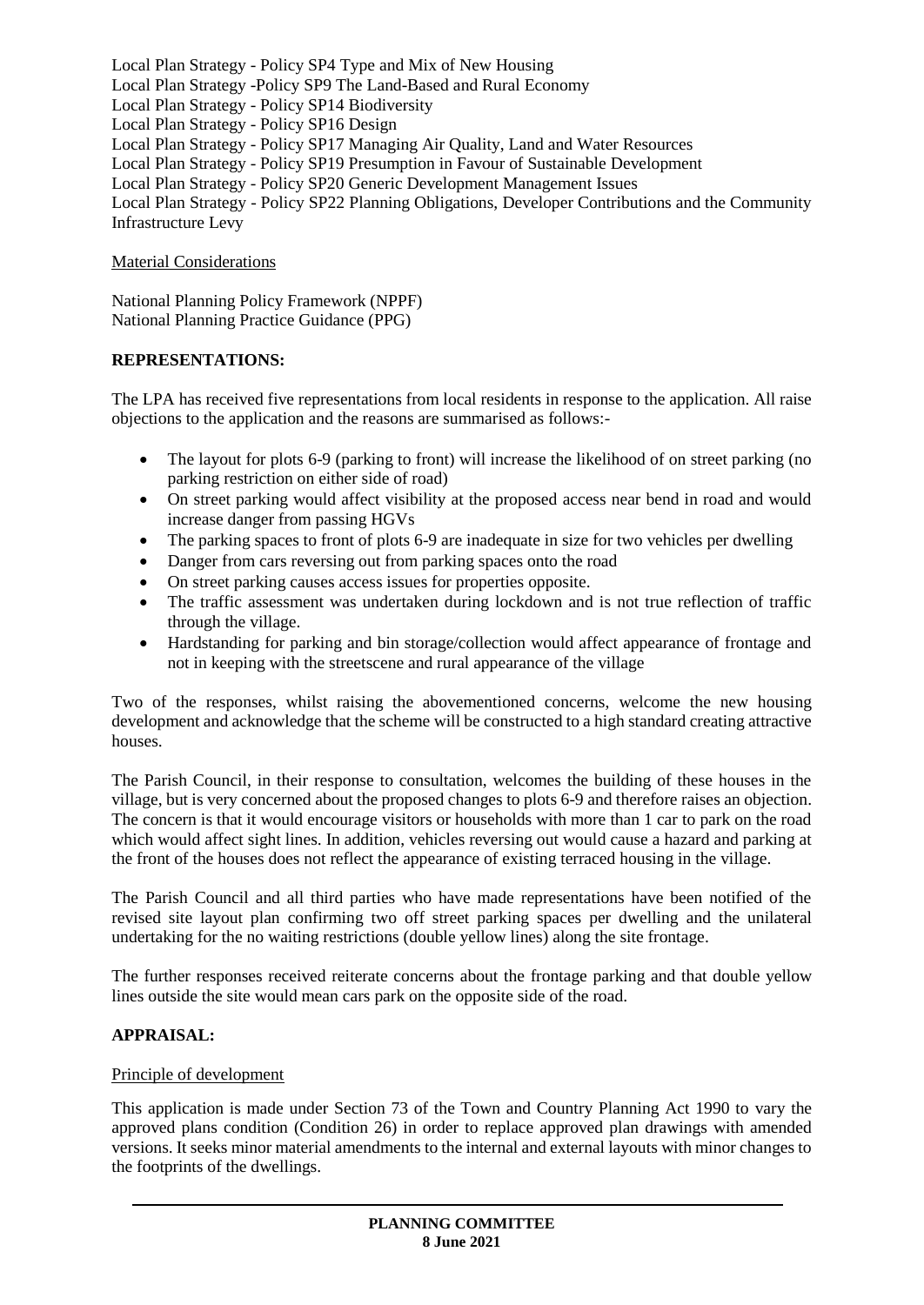The application site is within the development limits of Scagglethorpe and there is an extant planning permission for residential development at the site that has been lawfully commenced but has not been built out. The consented development could be completed, however, the applicant considers that the extant scheme is not financially viable with affordable housing provision.

The extant planning permission is a significant material consideration that weighs in favour of granting planning permission for the proposed development in principle. The extant permission pre-dates the current Local Plan Strategy. The Local Plan Strategy introduced local occupancy requirements for new housing in certain locations as set out in Policies SP2 and SP21. However, in light of there being a valid permission for residential development at the site which has been lawfully commenced it is considered unreasonable to impose local occupancy restriction on a permission granted under Section 73 for minor material amendments.

The application site is 'stalled' in that it is in a state of partial implementation. The applicant seeks to address this through the implementation of a scheme fundamentally based on that previously approved but with no affordable housing provision.

NPPF recognises that small and medium sized sites can make an important contribution to meeting the housing requirement of an area, and are often built-out relatively quickly. It is considered that the principle of the proposed development is well established and aligns with Policies SP1 and SP2 of the Local Plan.

## Affordable Housing

The extant planning permission ref. 09/01306/MFUL relates to 10 dwellings and has a Section 106 legal agreement securing 4 affordable houses comprising of 3 social rented units and 1 intermediate dwelling.

Paragraph 63 of the NPPF states that the provision of affordable housing should not be sought for residential developments that are not major developments. The application relates to a major development (10 dwellings or more). Under Policy SP3 Scagglethorpe is a 35% affordable housing contribution area. The application under consideration does not propose any affordable housing (on-site or financial contribution) and as a result is not policy compliant.

National Planning Practice Guidance confirms that planning obligations can be revisited and renegotiated at any point where the LPA or the developer wish to do so.

The applicant has submitted a viability assessment which concludes that due to low developer profits (anticipated 4.5%) Section 106 contributions towards affordable housing cannot now be sustained by the development.

The assessment has been considered by an independent valuation surveyor from a neighbouring Local Authority and the assessment is fair and sound and can be accepted.

The Council's Housing Officer acknowledges the change in affordable provision and the conclusions reached on the viability of the scheme and therefore has no objections.

Whilst the lack of affordable housing is unfortunate it is considered that the proposed development represents a viable and deliverable scheme that can bring housing to a 'stalled' site that has been previously approved for that use.

#### Design

As per the approved scheme the application proposes a mix of detached, semi-detached and terraced properties and a barn conversion.

The amended plans do not seek to alter the general positioning or orientation of the approved dwellings on the site. There are only minimal difference in terms of general site layout, footprints and space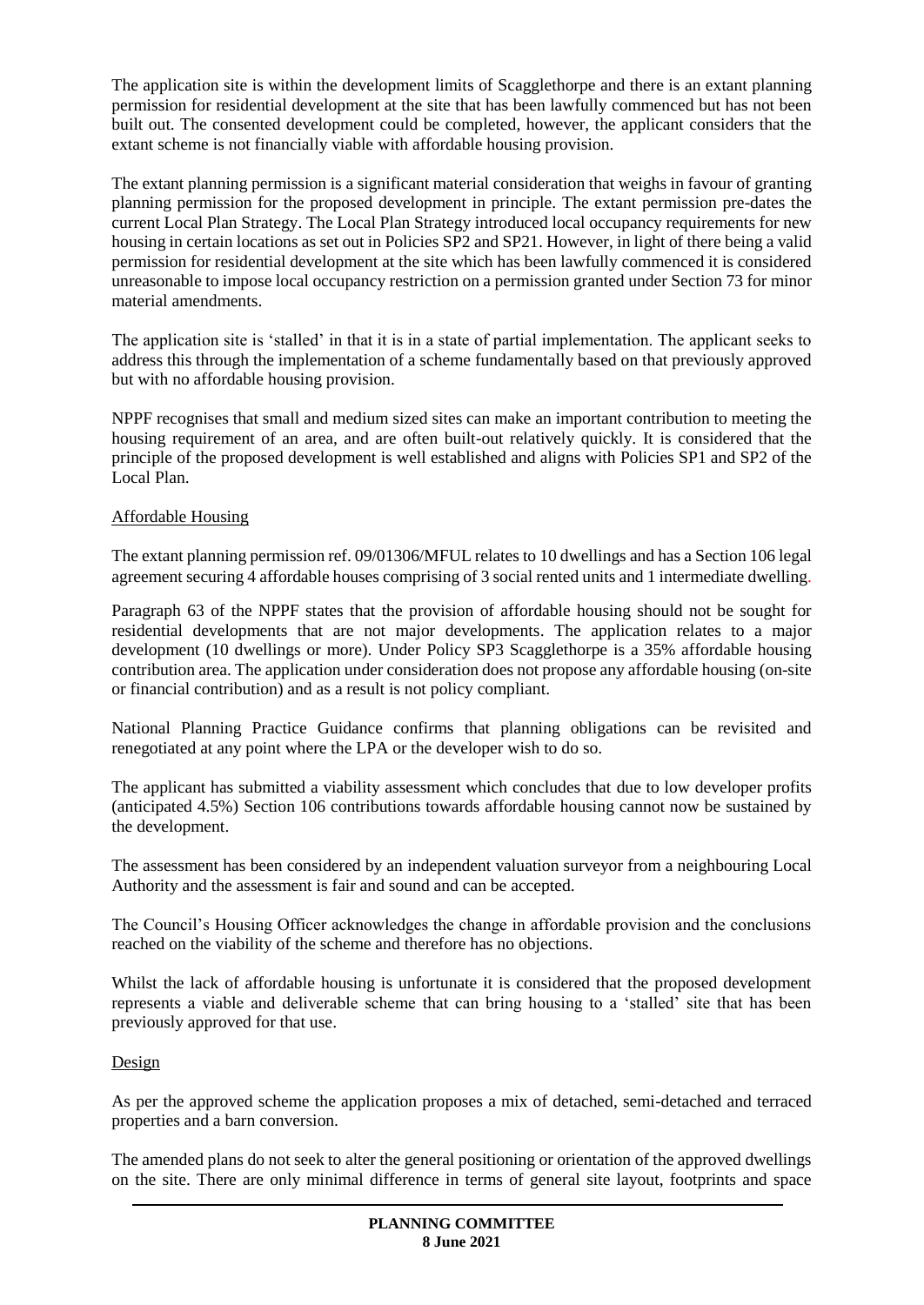between dwellings. The proposed dwellings do not differ from those previously approved in that they are of a traditional design and would be constructed in a mix of brick and stone, with traditional timber windows and fenestration detailing.

The development site is visible when approaching the village from the south, as was the farm complex which previously occupied the site. The proposed dwellings would be seen against the backdrop of the village. The parking area to the frontage of the terrace of dwellings would be landscaped to soften the appearance and whilst frontage parking is not generally common within the village it is not considered to be incongruous on this development site on the edge of the village. The southern and western perimeter of the development would be planted with a traditional hedge interspaced with trees which not only breaks up views of the development but restores the traditional field boundary appearance common to the area. It is considered that the design and appearance of the development (as amended) would not conflict with Policies SP16 and SP20.

## Highways

The representations made by local residents raise highway safety concerns in relation to the parking arrangements for the frontage dwellings and the likelihood of on-street parking and the resultant issues with visibility.

The application is accompanied by a Transport Assessment which confirms the required visibility splays for the access and driveways based on a speed survey.

The highways officer notes that the proposed site plan has been revised to show the frontage parking bays for plots 6-9 as shown as 4.8m x 4.8m which is acceptable. This would allow two cars to be parking within the curtilage of each of those dwellings.

The original planning consent showed one parking space for each of these frontage properties. It is now shown as two spaces, which is in line with the adopted parking standards and, together with the yellow lining, will ensure this arrangement can be self-enforcing.

The highways officers also acknowledges that the applicant is prepared to enter into an agreement with the LHA to underwrite and make a Traffic Regulation Order to install 'no waiting' restrictions (double yellow lines) along the adjacent channel line of the carriageway along the whole 'red line' frontage. This is referred to in the informative recommended by the highways officer and will be secured by a legal agreement.

There are no local highway authority objections to the proposed development and it is considered that the development is acceptable and would not result in conditions prejudicial to highway safety.

## Residential Amenity

The nearest property to the proposed development site is that which adjoins the site to the north; Moonstones. In approving the earlier scheme consideration was given to the impact on the residential amenity of Moonstones, particularly in relation to proposed plots 3, 4, and 5, and the barn conversion in the northern part of the site.

In terms of the layout the separation distances between those dwellings and the northern boundary remain the same. There are no amendments to the previously approved proposal for permanent obscure glazing for all first floor windows on the northern elevations of plots 3, 4 and 5. In addition the condition which prohibits any windows, other than those shown on the approved plans in respect of Plots 3,4 and 5, and the barn conversion, being formed in the walls or roof of the buildings shall be carried forward. The brick wall along the common boundary north of plots 3-5 will continue to be retained and maintained at the existing height and this condition is also carried forward.

It is considered that the development would not have any unacceptable impacts on the levels of amenity enjoyed by neighbours in terms of loss of privacy/overlooking, overbearing impacts or any pollution or disturbance.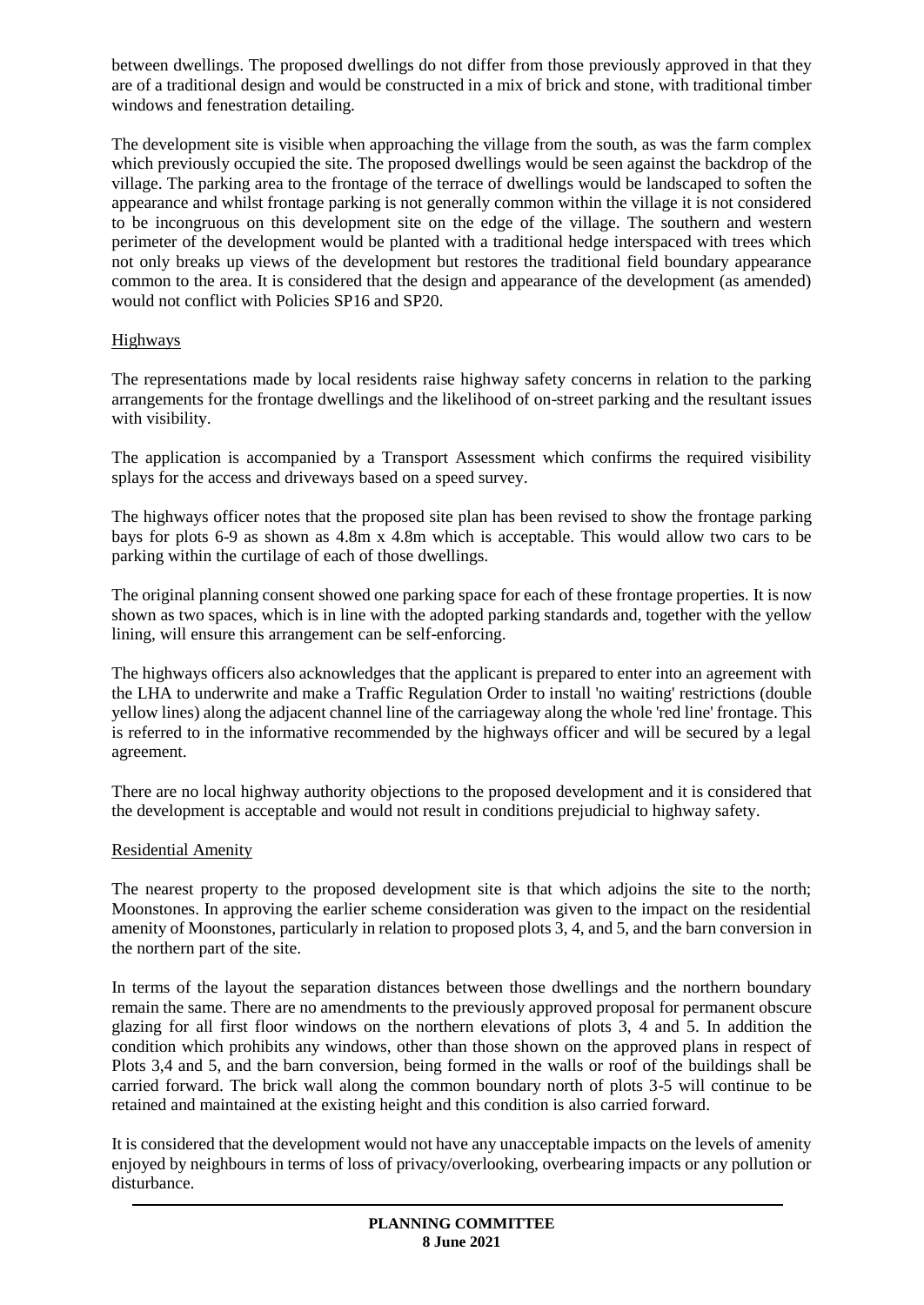## Drainage

The drainage scheme is unchanged from the approved and implemented scheme. However, Yorkshire Water have raised an objection as the drainage layout plan indicates a manhole connection for surface water, however, it is unclear what the manhole connects to. It is understood that it connects to watercourse, but there is no evidence to confirm this.

Further information is to be provided prior to determination to confirm surface water drainage arrangements. This matter will be covered in the late pages and an update will be provided to Members at the meeting.

### Ecology

The application is accompanied by surveys of the existing buildings for bats and barn owls. The County Ecologist notes that the barn was found to be used by a roosting Barn Owl. To compensate for the loss of this roosting site it is recommended that provision is made for a temporary nest box followed by a permanent nesting/roosting place. The survey report includes a method statement for these works. The County Ecologist is satisfied subject to the recommended mitigation being secured by condition.

The bat survey identified three day roosts occupied by individual bats. The County Ecologist notes that such roosts are of relatively low conservation significance and their loss can be compensated for by appropriate mitigation measures. Subject to mitigation, the proposed development is therefore compatible with the test set out in Regulation  $55(9)(b)$  of the Conservation of Habitats & Species Regulations 2017 (as amended) that, *"that the action authorised will not be detrimental to the maintenance of the population of the species concerned at a favourable conservation status in their natural range".* The report includes a detailed method statement for works; requirements for further bat activity surveys; and mitigation in the form of temporary and permanent roost sites. The County Ecologist is satisfied subject to the recommended method statement and mitigation being secured by condition.

#### Conditions

Permission granted under Section 73 takes effect as a new, independent permission to carry out the same development as previously permitted subject to new or amended conditions. The new permission sits alongside the original permission, which remains intact and unamended. For the purpose of clarity the conditions imposed on the earlier approval continue to have an effect and are relevant and as a result are carried forward taking account of details submitted under the terms of condition which have been deemed acceptable.

## Conclusion

The site is within the development limits of the village and there is an extant permission for housing development on the land. The proposed development, as amended, would result in a high quality housing development sympathetic to the character and appearance of the village. The layout, siting and appearance of the proposed dwellings is not fundamentally different to that covered by the extant permission. There is no change to the number, type, style, density or scale of dwellings proposed and there would be no adverse impacts on neighbours which cannot be controlled by conditions.

There have been concerns raised locally in relation to highway safety specifically the frontage parking arrangements and visibility implications. The application has been considered by the highways officer and the plans have been amended to ensure two off street parking spaces per terraced dwelling along the frontage. In addition a unilateral undertaking confirms the applicant's commitment to funding the implementation of no waiting restrictions on the public highway to the front of the application site. In light of this it is considered that the development would not give rise to unacceptable highways conditions.

The lack of affordable housing provision is unfortunate and does give rise to conflict with Policy SP3.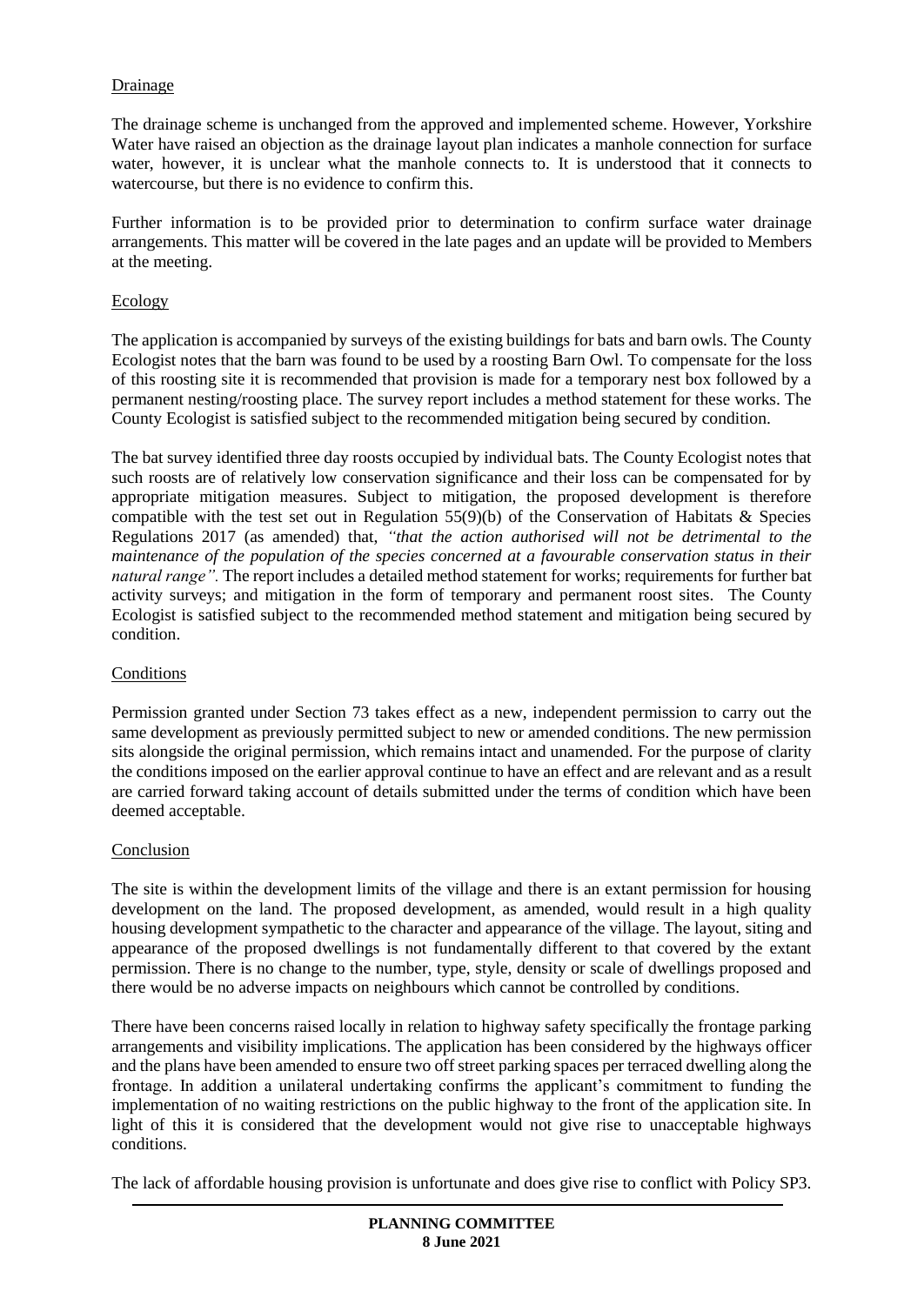However, the applicant's viability assessment, which concludes that the development cannot support developer contributions for affordable housing, has been reviewed independently and is considered robust and can be accepted. There are no objections from the Council's Housing Officer.

The development of this partially progressed site for residential purposes is supported and, whilst not wholly policy compliant, the development is considered viable and would make a contribution towards housing supply in the area. This benefit weighs in favour of the approving the application.

It is considered that, on balance, the proposal is acceptable and the recommendation to Members is one of conditional approval.

**RECOMMENDATION: Approval** subject to the prior completion of a unilateral undertaking to confirm the works required by the Traffic Regulation Order and the following conditions:-

1 Unless otherwise agreed in writing with the Local Planning Authority, the external construction materials shall be in accordance with the details approved under application ref. 14/01322/COND.

Reason: To ensure a satisfactory external appearance and to satisfy the requirements of Policy SP16.

2 Unless otherwise agreed in writing with the Local Planning Authority, all boundary treatments and means of enclosure shall be in accordance with the details approved under application ref. 14/01322/COND.

Reason:- To ensure that the development does not prejudice the enjoyment by the neighbouring occupiers of their properties or the appearance of the locality and to satisfy the requirements of Policy SP20.

3 Unless otherwise agreed in writing with the Local Planning Authority, the development shall proceed in accordance with the programme of archaeological works set out in the written scheme of investigation approved under application ref. 14/01322/COND.

Reason:- The site is of archaeological interest and to satisfy the requirements of Policy SP12.

4 Unless otherwise agreed in writing with the Local Planning Authority, the landscaping of the development shall proceed in accordance with the scheme approved under application ref. 14/01322/COND. All planting, seeding and/or turfing comprised in the above scheme shall be carried out in the first planting season following the commencement of the development, or such longer period as may be agreed in writing by the Local Planning Authority. Any trees or shrubs which, within a period of five years from being planted, die, are removed or become seriously damaged or diseased shall be replaced in the next planting season with others of similar sizes and species, unless the Local Planning Authority gives written consent to any variation.

Reason: To enhance the appearance of the development hereby approved and to satisfy the requirements of Policy SP20.

5 Unless otherwise agreed in writing with the Local Planning Authority, the existing brick wall on the northern elevation shall be permanently retained, managed and repaired in accordance with the scheme approved under application ref. 14/01322/COND.

Reason: In order to protect the amenity of the adjoining property and to satisfy Policy SP20.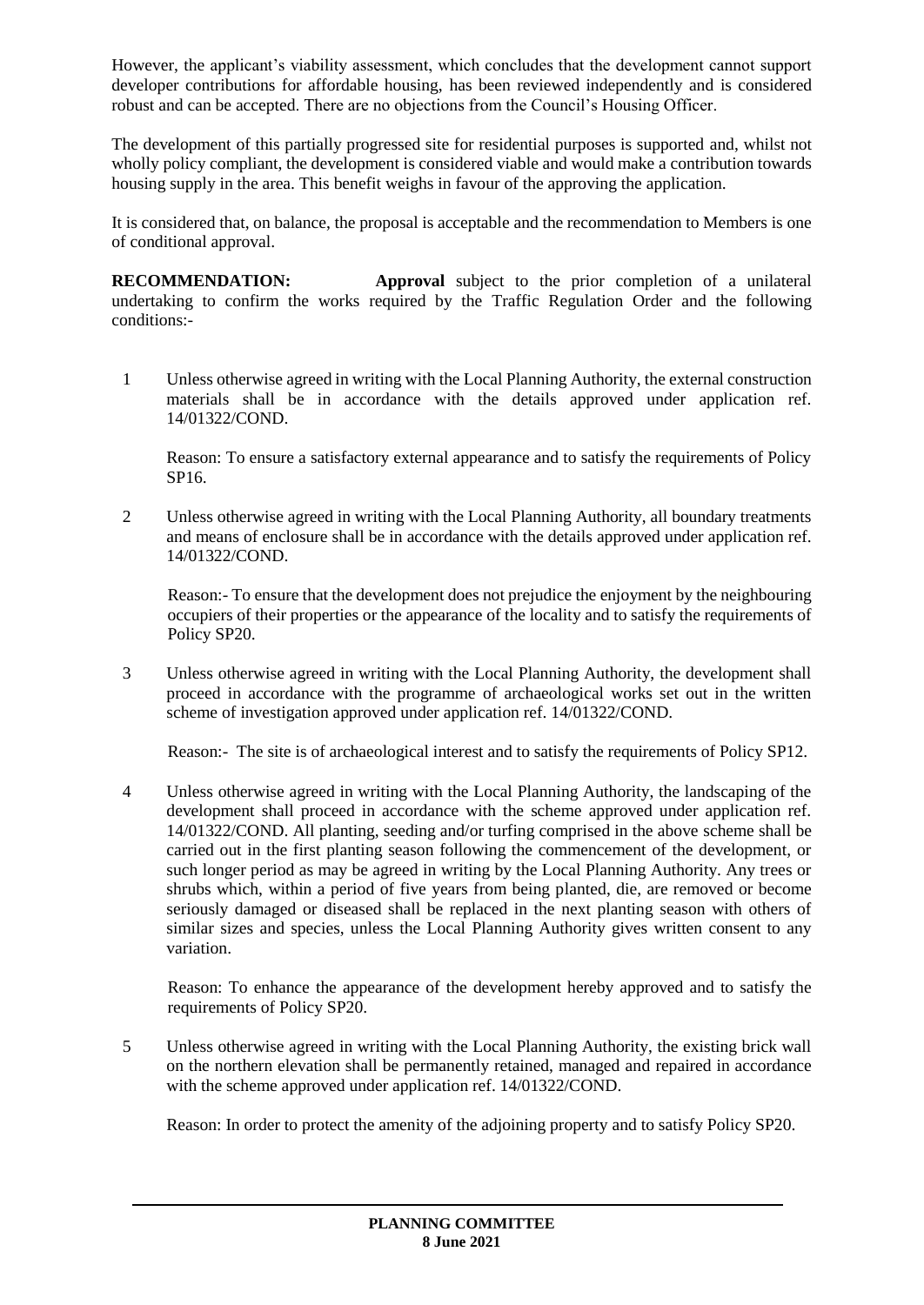6 Unless otherwise agreed in writing with the Local Planning Authority, the landscaping of the development shall be managed in accordance with the 20 year management plan approved under application ref. 14/01322/COND.

Reason: To enhance the appearance of the development hereby approved and to satisfy the requirements of Policy SP20.

7 Unless otherwise agreed in writing with the Local Planning Authority, all first floor and landing/ stair windows on the northern elevations of plots 3,4 and 5 (as shown on Proposed Site Plan ref. WG904 02 Rev D) shall be permanently obscure glazed with opaque, stained or obscure glazing in accordance with the details approved under application ref. 14/01322/COND.

Reason: In order to satisfy Policy SP20 and to protect the amenity of the adjoining neighbours.

8 Unless otherwise agreed in writing with the Local Planning Authority, the development hereby approved shall proceed in accordance with the Method Statement and mitigation measures set out in Sections 7.3 to 7.8 of the Bat Survey dated September 2020 produced by Wold Ecology Ltd and also follow the precautionary advice set out in Sections 7.10/7.11 of the report regarding Barns 1 & 3.

Reason: In order to fully take account and encourage any protected species that may be using the site and to satisfy Policy SP14.

9 Unless otherwise agreed in writing with the Local Planning Authority, the development hereby approved shall proceed in accordance with the mitigation measures and method statement set out in Section 6.2 of the Barn Owl Survey, dated September 2020 produced by Wold Ecology Ltd. [N.B. Paragraph 6.2.1 should read "Within 30 days prior..."]

Reason: In order to fully take account and encourage any protected species that may be using the site and to satisfy Policy SP14.

10 Unless otherwise agreed in writing with the Local Planning Authority, all ground surfacing materials shall in accordance with the details approved under application ref. 14/01322/COND.

Reason: In order to ensure a satisfactory external appearance and to satisfy Policy SP16.

11 Unless otherwise agreed in writing with the Local Planning Authority, the development hereby approved shall proceed in accordance with the land contamination reports approved under application ref. 14/01322/COND.

Reason: In order to fully take account of any potential contamination and to satisfy Policy SP17.

12 Unless otherwise agreed in writing with the Local Planning Authority, the proposed finished ground floor levels shall in accordance with the details approved under application ref. 14/01322/COND.

Reason: In order to ensure a satisfactory external appearance and to satisfy Policy SP16.

13 Notwithstanding the provisions of Schedule 2, Part 1 of the Town & Country Planning (General Permitted Development) Order 2015 (or any Order revoking, re-enacting or amending that Order), development of the following classes shall not be undertaken on Plots 3, 4, 5, 6, 7, 8, 9 and the barn conversion adjacent to Main Street as shown on the proposed site plan, other than as may be approved in writing by the Local Planning Authority following a specific application in that respect:

Class A: Enlargement, improvement or alteration of a dwellinghouse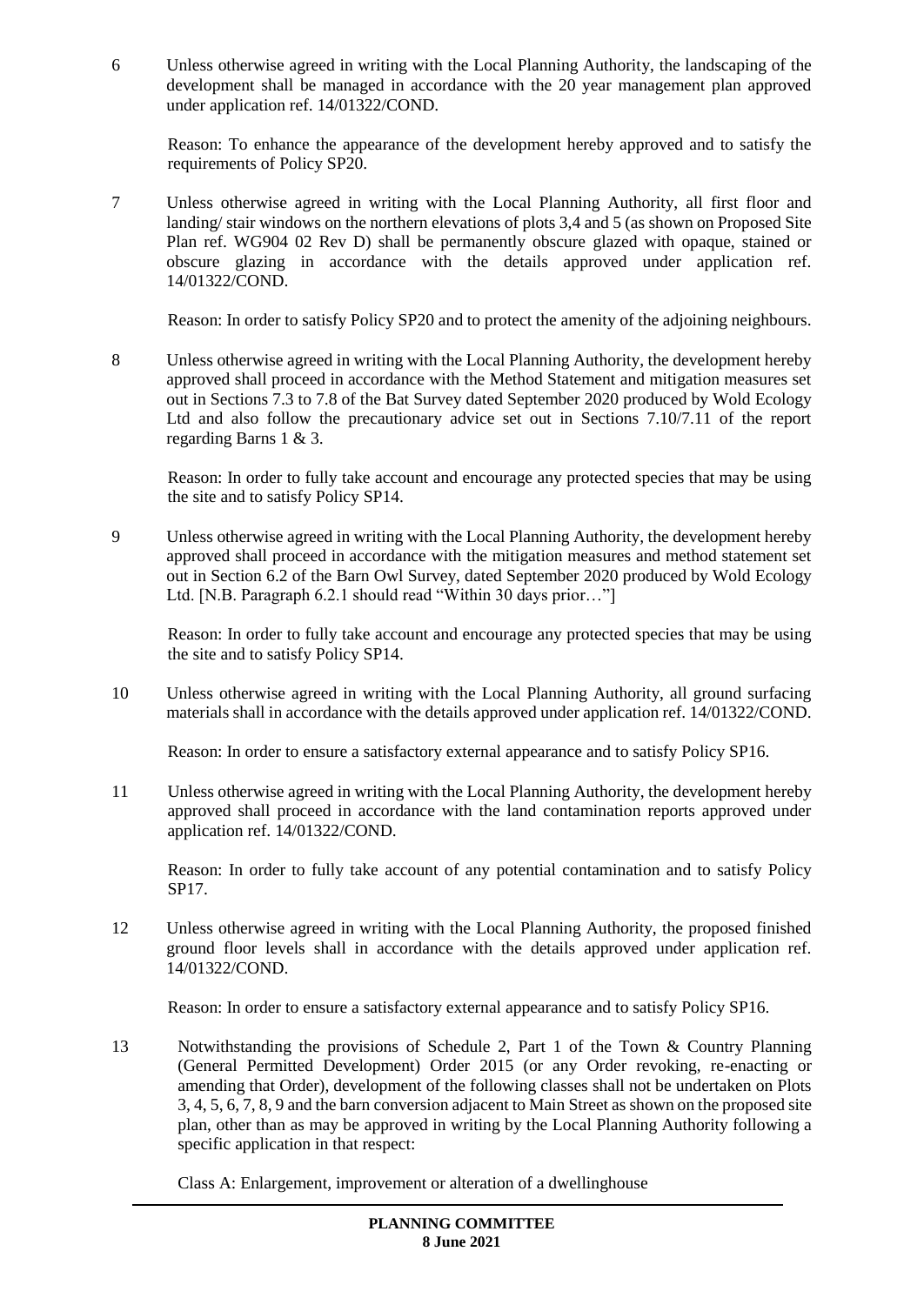Class B: Roof alteration to enlarge a dwellinghouse

Class C: Any other alteration to the roof of a dwellinghouse

Class D: Erection or construction of a domestic external porch

Class E: Provision within the curtilage of a dwellinghouse of any building or enclosure, swimming or other pool required for a purpose incidental to the enjoyment of a dwellinghouse or the maintenance, improvement or other alteration of such a building or enclosure.

Reason: To ensure that the appearance of the area is not prejudiced by the introduction of unacceptable materials and/or structure(s) in compliance with Policies SP16 and SP20.

14 Notwithstanding the provisions of the Town & Country Planning (General Permitted Development) Order 2015, (or any order revoking, re-enacting or amending that order) no windows, other than those shown on the plans hereby approved in respect of Plots 3,4 and 5, and the barn conversion adjacent to Main street, shall be formed in the walls or roof of the buildings, hereby permitted without the prior written consent of the Local Planning Authority following a specific application in that respect.

Reason: To safeguard the privacy and the amenity of adjoining residents and to satisfy Policy SP20.

15 Unless otherwise agreed in writing with the Local Planning Authority, all windows, doors and garage doors shall in accordance with the details approved under application ref. 14/01322/COND.

Reason: To ensure an appropriate appearance and to comply with the requirements of Policy SP16.

16 Unless otherwise agreed in writing with the Local Planning Authority, all highway works shall in accordance with the details approved under application ref. 14/01322/COND. No dwelling shall be occupied until the highway works have been constructed in accordance with the approved details.

Reason:- In accordance with Policy SP20 and to secure an appropriate highway constructed to an adoptable standard in the interests of highway safety and the amenity and convenience of highway users.

17 No dwelling to which this planning permission relates shall be occupied until the carriageway and any footway/footpath from which it gains access is constructed to basecourse macadam level and/or block paved and kerbed and connected to the existing highway network with street lighting installed and in operation.

The completion of all road works, including any phasing, shall be in accordance with a programme approved in writing with the Local Planning Authority in consultation with the Highway Authority before the first dwelling of the development is occupied.

Reason:- In accordance with Policy SP20 and to ensure safe and appropriate access and egress to the dwellings, in the interests of highway safety and the convenience of prospective residents.

18 Unless otherwise agreed in writing with the Local Planning Authority, all measures required to prevent surface water from non-highway areas discharging on to the existing or proposed highway shall in accordance with the details approved under application ref. 14/01322/COND.

Reason:- In accordance with Policy SP20 and in the interests of highway safety.

19 Unless otherwise agreed in writing with the Local Planning Authority, all highway improvement works (paving, kerbed footway, positive drainage) shall in accordance with the details approved under application ref. 14/01322/COND. No dwelling shall be occupied until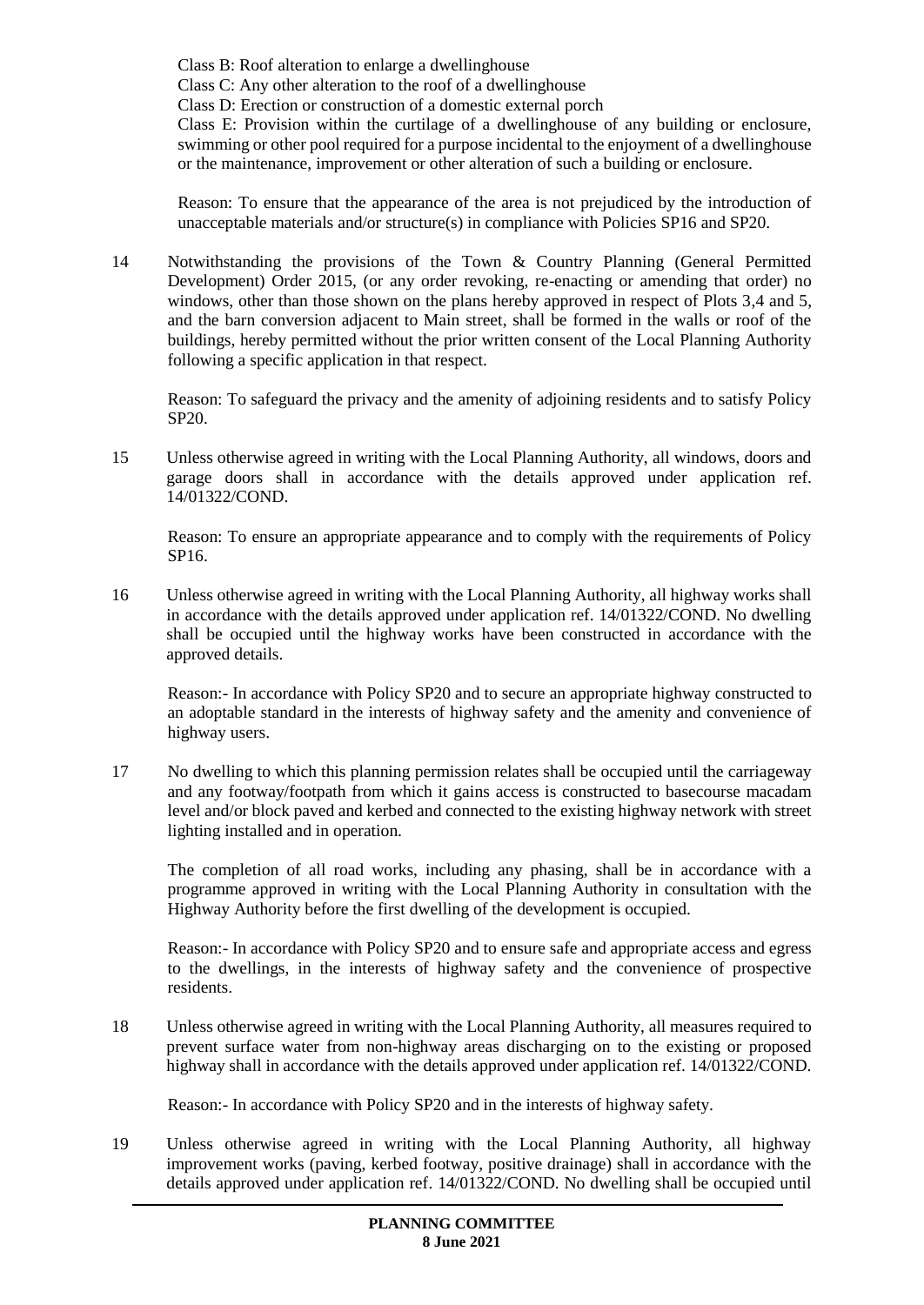the highway improvement works have been constructed in accordance with the approved details.

Reason:- In accordance with Policy SP20 and to ensure that the details are satisfactory in the interests of the safety and convenience of highway users.

20 No dwelling shall be occupied until the related parking facilities have been constructed in accordance with the approved Proposed Site Plan ref. WG904 02 Rev D. Once created, these parking areas shall be maintained clear of any obstruction and retained for their intended purpose at all times.

Reason:- In accordance with Policy SP20 and to provide for adequate and satisfactory provision of off-street accommodation for vehicles in the interests of safety and the general amenity of the development.

21 Notwithstanding the provisions of the Town & Country Planning General Permitted Development Order 2015 or any subsequent Order, the garage(s) shall not be converted into domestic accommodation without the granting of an appropriate planning permission.

Reason:- In accordance with Policy SP20 of the Ryedale Local Plan and to ensure the retention of adequate and satisfactory provision of off-street accommodation for vehicles generated by occupiers of the dwelling and visitors to it, in the interest of safety and the general amenity of the development.

22 Unless otherwise agreed in writing with the Local Planning Authority all doors and windows on elevations of the building(s) adjacent to the existing and/or proposed highway shall be constructed and installed, such that from the level of the adjacent highway for a height of 2.4 metres they do not open over the public highway, and above 2.4 metres no part of an open door or window shall come within 0.5 metres of the carriageway. Any future replacement doors and windows shall also comply with this requirement.

Reason: In accordance with Policy SP20 of the Ryedale Local Plan and to protect pedestrians and other highway users.

23 Unless otherwise agreed in writing with the Local Planning Authority, the contractors on-site parking and materials storage areas shall be in accordance with the details approved under application ref. 14/01322/COND. The approved areas shall be kept available for their intended use at all times that construction works are in operation. No vehicles associated with on-site construction works shall be parked on the public highway or outside the application site.

Reason: To provide for appropriate on-site vehicle parking and the storage facilities, in the interests of highway safety and the general amenity of the area in compliance with Policy SP20.

24 The development hereby permitted shall be carried out in accordance with the following approved plan(s);

Site Location and Block Plan ref. WG904 01 Rev F, dated 30.09.20 Proposed Site Plan ref. WG904 02 Rev D, dated 20.05.21 Plot 1 ref. WG904 03 Rev E, dated 30.09.20 Plot 2 ref. WG904 04 Rev G, dated 26.11.20 Plot 3 ref. WG904 05 Rev F, dated 26.11.20 Plots 4 and 5 ref. WG904 06 Rev E, dated 26.11.20 Barn Conversion ref. WG904 07 Rev E, dated 26.11.20 Plots 6 to 9 ref. WG904 08 Rev C, dated 30.09.20 Proposed Drainage Layout Sheet 1 of 2 ref. TCE-1955-DRG-02, Rev P6, dated 11.11.20 Proposed Drainage Layout Sheet 2 of 2 ref. TCE-1955-DRG-03, Rev P4, dated 08.10.20

Reason: For the avoidance of doubt and in the interests of proper planning.